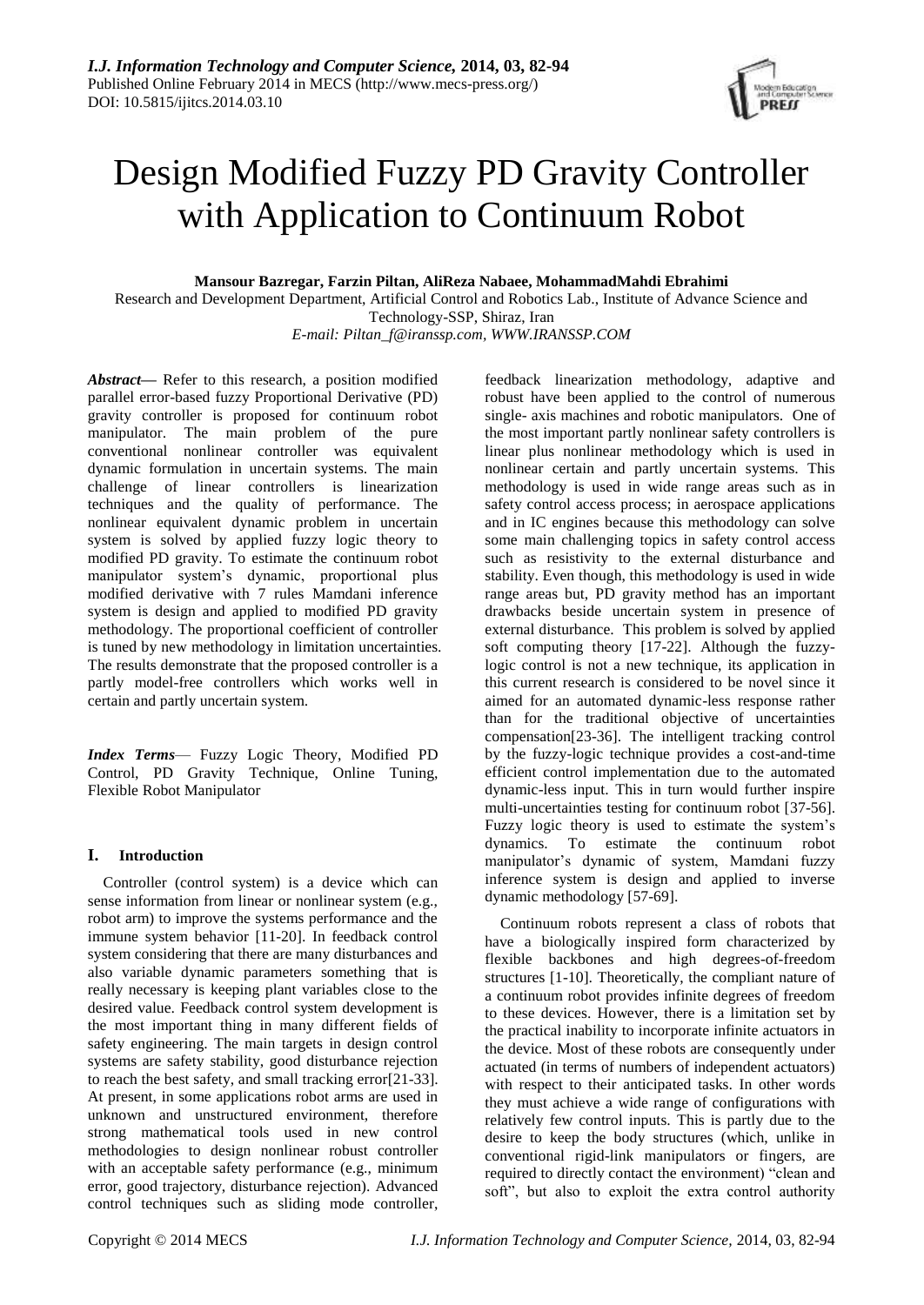available due to the continuum contact conditions with a minimum number of actuators. For example, the Octarm VI continuum manipulator, discussed frequently in this paper, has nine independent actuated degrees-of-freedom with only three sections. Continuum manipulators differ fundamentally from rigid-link and hyper-redundant robots by having an unconventional structure that lacks links and joints. Hence, standard techniques like the Denavit-Hartenberg (D-H) algorithm cannot be directly applied for developing continuum arm kinematics. Moreover, the design of each continuum arm varies with respect to the flexible backbone present in the system, the positioning, type and number of actuators. The constraints imposed by these factors make the set of reachable configurations and nature of movements unique to every continuum robot. This makes it difficult to formulate generalized kinematic or dynamic models for continuum robot hardware. Thus, the kinematics (i.e. geometry based modeling) of a quite general set of prototypes of continuum manipulators has been developed and basic control strategies now exist based on these. The development of analytical models to analyze continuum arm dynamics (i.e. physics based models involving forces in addition to geometry) is an active, ongoing research topic in this field. From a practical perspective, the modeling approaches currently available in the literature prove to be very complicated and a dynamic model which could be conveniently implemented in an actual device's realtime controller has not been developed yet. The absence of a computationally tractable dynamic model for these robots also prevents the study of interaction of external forces and the impact of collisions on these continuum structures. This impedes the study and ultimate usage of continuum robots in various practical applications like grasping and manipulation, where impulsive dynamics [1-10] are important factors. Although continuum robotics is an interesting subclass of robotics with promising applications for the future, from the current state of the literature, this field is still in its stages of inception.

This method is based on design modified fuzzy PD gravity controller and resolves the uncertainty term by fuzzy logic methodology. To have the best performance modified PD method based on boundary derivative methodology is design and to tune the fuzzy logic gain updating factor as well as improve the output performance the iteration algorithm based on Gradient

Descent Optimal Algorithm (GDOA) is introduced. The gain updating factor of this controller is adjusted off line depending on the iterations.

This paper is organized as follows; section 2, is served as an introduction to PD gravity method and its application to control of continuum robot, dynamic of continuum robot and fuzzy inference system. Part 3, introduces and describes the methodology algorithm. Section 4 presents the simulation results and discussion of this algorithm applied to a continuum robot and the final section describe the conclusion.

#### **II. Theory**

*Dynamic Formulation of Continuum Robot:* The Continuum section analytical model developed here consists of three modules stacked together in series. In general, the model will be a more precise replication of the behavior of a continuum arm with a greater of modules included in series. However, we will show that three modules effectively represent the dynamic behavior of the hardware, so more complex models are not motivated. Thus, the constant curvature bend exhibited by the section is incorporated inherently within the model. The model resulting from the application of Lagrange's equations of motion obtained for this system can be represented in the form

$$
F_{coeff} \underline{\tau} = D\left(\underline{q}\right) \underline{\ddot{q}} + C\left(\underline{q}\right) \underline{\dot{q}} + G\left(\underline{q}\right) \tag{1}
$$

where  $\tau$  is a vector of input forces and q is a vector of generalized co-ordinates. The force coefficient matrix  $F_{coeff}$  transforms the input forces to the generalized forces and torques in the system. The inertia matrix, is composed of four block matrices. The block matrices that correspond to pure linear accelerations and pure angular accelerations in the system (on the top left and on the bottom right) are symmetric. The matrix  $C$ contains coefficients of the first order derivatives of the generalized co-ordinates. Since the system is nonlinear, many elements of  $C$  contain first order derivatives of the generalized co-ordinates. The remaining terms in the dynamic equations resulting from gravitational potential energies and spring energies are collected in the matrix  $G$ . The coefficient matrices of the dynamic equations are given below,

$$
F\cos f = \begin{bmatrix} 1 & 1 & \cos(\theta_1) & \cos(\theta_1) & \cos(\theta_1 + \theta_2) & \cos(\theta_1 + \theta_2) \\ 0 & 0 & 1 & 1 & \cos(\theta_2) & \cos(\theta_2) \\ 0 & 0 & 0 & 0 & 1 & 1 \\ 1/2 & -1/2 & 1/2 & -1/2 & 1/2 + s_2 \sin(\theta_2) & -1/2 + s_2 \sin(\theta_2) \\ 0 & 0 & 1/2 & -1/2 & 1/2 & -1/2 \\ 0 & 0 & 0 & 1/2 & -1/2 & -1/2 \end{bmatrix}
$$
(2)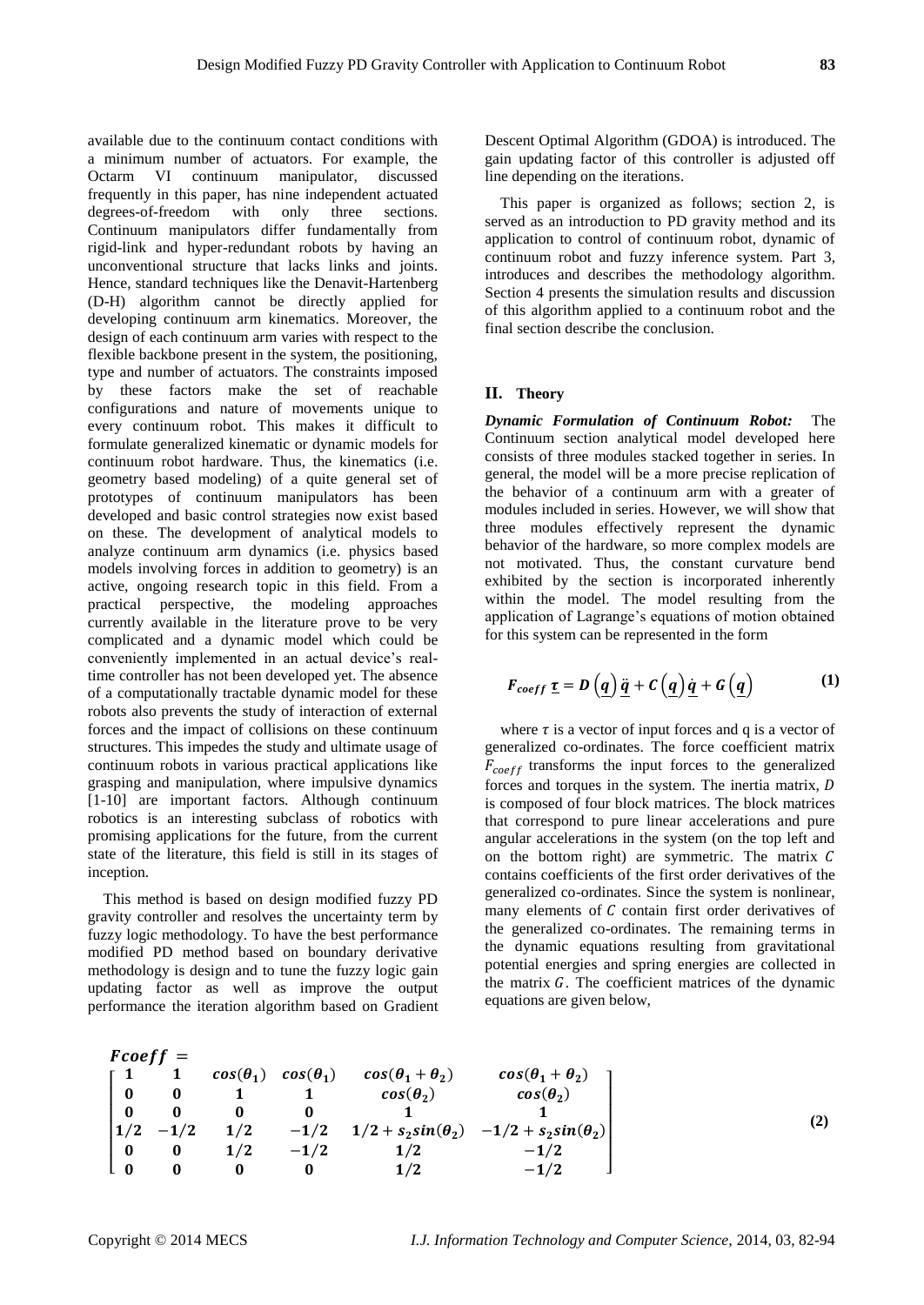$$
D\left(\underline{q}\right) = \begin{bmatrix}\nm_1 + m_2 & m_2 \cos(\theta_1) & m_3 \cos(\theta_1 + \theta_2) & -m_2 s_2 \sin(\theta_1) & -m_3 s_3 \sin(\theta_1 + \theta_2) & 0 \\
+m_3 & +m_3 \cos(\theta_1) & m_2 + m_3 & -m_3 s_3 \sin(\theta_1 + \theta_2) & -m_3 s_3 \sin(\theta_1 + \theta_2)\n\end{bmatrix}
$$
\n
$$
m_2 \cos(\theta_1) \qquad m_2 + m_3 \qquad m_3 \cos(\theta_2) \qquad -m_3 s_3 \sin(\theta_2) \qquad -m_3 s_3 \sin(\theta_2) & 0
$$
\n
$$
m_3 \cos(\theta_1 + \theta_2) \qquad m_3 \cos(\theta_2) \qquad m_3 \qquad m_3 s_3 \sin(\theta_2) & 0 & 0
$$
\n
$$
-m_2 s_2 \sin(\theta_1) \qquad -m_3 s_3 \sin(\theta_2) \qquad m_3 s_2 \sin(\theta_2) & +1_3 + m_3 s_2^2 + m_3 s_3^2 & 1_2 + m_3 s_3^2 + 1_3 \\
-m_3 s_3 \sin(\theta_1 + \theta_2) \qquad -m_3 s_3 \sin(\theta_2) & m_3 s_2 \sin(\theta_2) & -1_2 + m_3 s_3^2 + m_3 s_3 \cos(\theta_2) s_2 & 0 \\
-m_3 s_3 \sin(\theta_1 + \theta_2) & -m_3 s_3 \sin(\theta_2) & 0 & 1_2 + m_3 s_3^2 + 1_3 & 1_3 \\
+m_3 s_3 \cos(\theta_2) s_2 & 1 & 1_2 + m_3 s_3^2 + 1_3 & 1_3 \\
m_3 s_3 \cos(\theta_2) s_2 & 1 & 1_3 & 1_3\n\end{bmatrix}
$$
\n(3)

 $c(\underline{q}) =$ 

$$
\begin{bmatrix}\n& -m_2 s_2 & -m_2 s_1(\theta_1) \dot{\theta}_1 & -2m_3 sin(\theta_1 + \theta_2) & + (1/2)(c_{11} + c_{21}) & -2m_3 s_1 sin(\theta_1) \dot{\theta}_1 & (\dot{\theta}_1 + \dot{\theta}_2) & -m_3 s_2 sin(\theta_1 + \theta_2) & -m_3 s_3 sin(\theta_1 + \theta_2) & 0 \\
& -2m_3 sin(\theta_1) \dot{\theta}_1 & (\dot{\theta}_1 + \dot{\theta}_2) & -m_3 s_3 & -2m_3 s_1 (\dot{\theta}_1) & -m_3 s_3 \\
& -2m_3 sin(\theta_2) & (c_{12} + c_{22}) & -2m_3 s_3 & -2m_3 s_3 & 0 \\
& -m_3 s_3 & -m_3 s_2 (\dot{\theta}_1) & -m_3 s_2 \\
& -m_3 s_3 & -m_3 s_3 & -m_3 s_3 & 0\n\end{bmatrix}
$$
\n
$$
\begin{bmatrix}\n& -m_2 s_2 & -2m_3 sin(\theta_1) & + (1/2) & -2m_3 s_3 \\
& + (1/2) & -2m_3 s_3 & -m_3 s_3 \\
& -m_3 s_3 & -m_3 s_3 & -m_3 s_3 \\
& -m_3 s_3 & -m_3 s_3 & -m_3 s_3 \\
& -m_3 s_3 & -m_3 s_3 & -m_3 s_3 & -m_3 s_3 \\
& -m_3 s_3 & -m_3 s_3 & -m_3 s_3 & -m_3 s_3 \\
& -m_3 s_3 & -m_3 s_3 & -m_3 s_3 & -m_3 s_3 & -m_3 s_3 \\
& -2m_3 s_3 cos(\theta_2) (\dot{\theta}_1) & -2m_3 s_2 cos(\theta_2) & -m_3 s_3 & -m_3 s_3 & -m_3 s_3 & -m_3 s_3 & -m_3 s_3 & -m_3 s_3 & -m_3 s_3 & -m_3 s_3 & -m_3 s_3 & -m_3 s_3 & -m_3 s_3 & -m_3 s_3 & -m_3 s_3 & -m_3 s_3 & -m_3 s_3 & -m_3 s_3 & -m_3 s_3 & -m_3 s_3 & -m_3 s_3 & -m_3 s_3 & -m
$$

$$
G(q) = -m_1g - m_2g + k_{11}(s_1 + (1/2)\theta_1 - s_{01}) + k_{21}(s_1 - (1/2)\theta_1 - s_{01}) - m_3g
$$
  
\n
$$
-m_2g\cos(\theta_1) + k_{12}(s_2 + (1/2)\theta_2 - s_{02}) + k_{22}(s_2 - (1/2)\theta_2 - s_{02}) - m_3g\cos(\theta_1)
$$
  
\n
$$
-m_3g\cos(\theta_1 + \theta_2) + k_{13}(s_3 + (1/2)\theta_3 - s_{03}) + k_{23}(s_3 - (1/2)\theta_3 - s_{03})
$$
  
\n
$$
m_2s_2gsin(\theta_1) + m_3s_3gsin(\theta_1 + \theta_2) + m_3s_2gsin(\theta_1) + k_{11}(s_1 + (1/2)\theta_1 - s_{01})(1/2)
$$
  
\n
$$
+k_{21}(s_1 - (1/2)\theta_1 - s_{01})(-1/2)
$$
  
\n
$$
m_3s_3gsin(\theta_1 + \theta_2) + k_{12}(s_2 + (1/2)\theta_2 - s_{02})(1/2) + k_{22}(s_2 - (1/2)\theta_2 - s_{02})(-1/2)
$$
  
\n
$$
k_{13}(s_3 + (1/2)\theta_3 - s_{03})(1/2) + k_{23}(s_3 - (1/2)\theta_3 - s_{03})(-1/2)
$$
  
\n(5)

Copyright © 2014 MECS

 $(4)$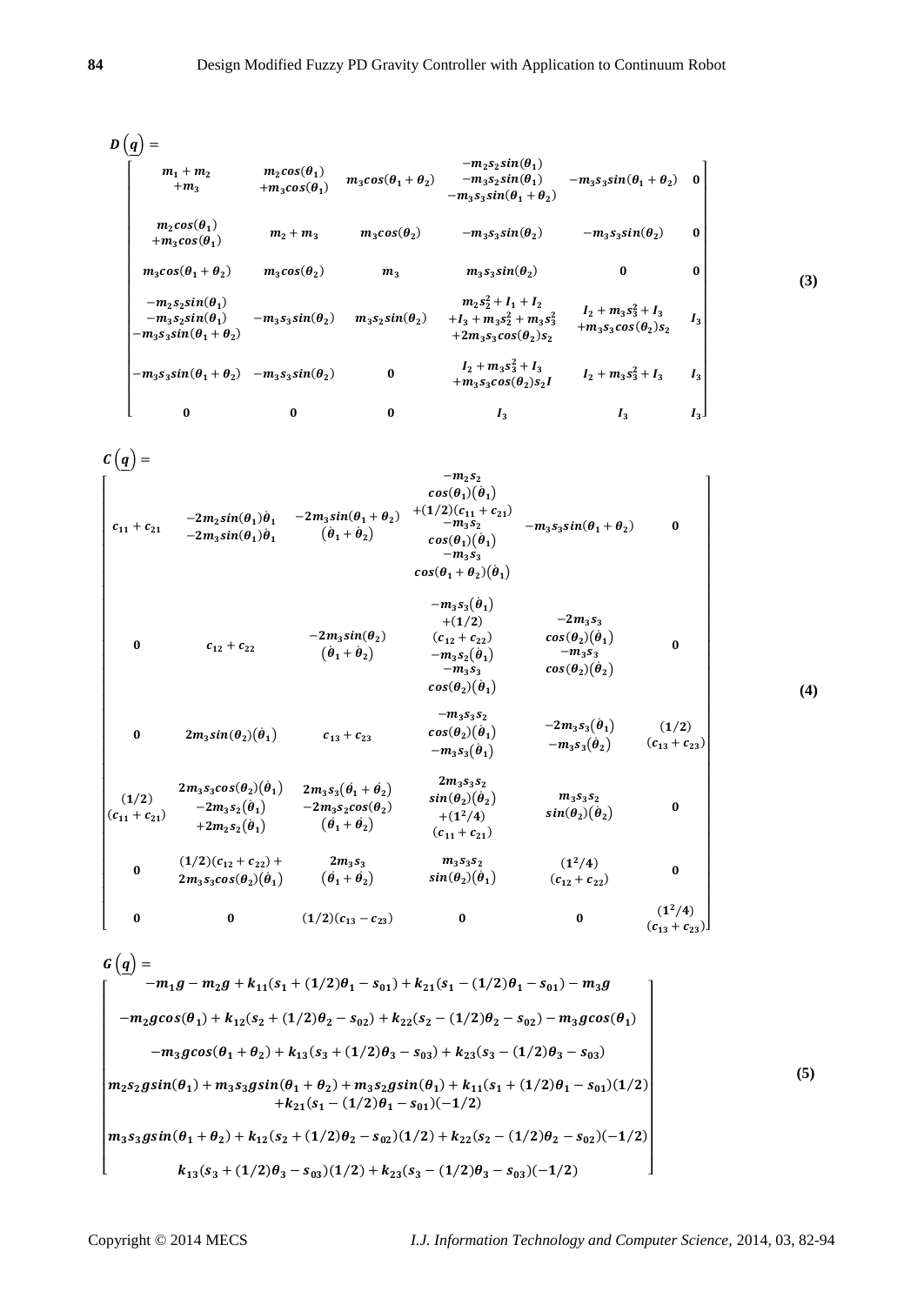*Linear Controller:* In the absence of robot knowledge, proportional-integral-derivative (PID), proportionalintegral (PI) and proportional -derivative (PD) may be the best controllers, because they are model-free, and they're parameters can be adjusted easily and separately [22-36] and it is the most used in continuum robot manipulators. In order to remove steady-state error caused by uncertainties and noise, the integrator gain has to be increased. This leads to worse transient performance, even destroys the stability. The integrator in a PID controller also reduces the bandwidth of the closed-loop system. PD control guarantees stability only when the PD gains tend to infinity, the tracking error

does not tend to zero when friction and gravity forces are included in the continuum robot manipulator dynamics [37-44]. Model-based compensation for PD control is an alternative method to substitute PID control [45-54], such as adaptive gravity compensation [55-61], desired gravity compensation [62], and PD+ with position measurement [63-69]. They all needed structure information of the robot gravity. Some nonlinear PD controllers can also achieve asymptotic stability, for example PD control with time-varying gains [66], PD control with nonlinear gains [69], and

PD control with feedback linearization compensation [67]. But these controllers are complex; many good properties of the linear PID control do not exist because these controllers do not have the same form as the industrial PID. Design of a linear methodology to control of continuum robot manipulator was very straight forward. Since there was an output from the torque model, this means that there would be two inputs into the PID controller. Similarly, the outputs of the controller result from the two control inputs of the torque signal. In a typical PID method, the controller corrects the error between the desired input value and the measured value. Since the actual position is the measured signal. Figure 1 showS linear PID methodology, applied to continuum robot manipulator [9-16].

$$
e(t) = \theta_a(t) - \theta_d(t) \tag{6}
$$

$$
U_{PID} = K_{p_a} e + K_{V_a} \dot{e} + K_I \sum e \tag{7}
$$



Fig. 1: Block diagram of linear PID method

The model-free control strategy is based on the assumption that the joints of the manipulators are all independent and the system can be decoupled into a group of single-axis control systems [33-45]. Therefore, the kinematic control method always results in a group of individual controllers, each for an active joint of the manipulator. With the independent joint assumption, no a priori knowledge of robot manipulator dynamics is needed in the kinematic controller design, so the complex computation of its dynamics can be avoided and the controller design can be greatly simplified. This is suitable for real-time control applications when powerful processors, which can execute complex algorithms rapidly, are not accessible. However, since joints coupling is neglected, control performance degrades as operating speed increases and a manipulator controlled in this way is only appropriate for relatively slow motion [33-56]. The fast motion requirement results in even higher dynamic coupling between the various robot joints, which cannot be compensated for by a standard robot controller such as PID, and hence model-based control becomes the alternative.

*Nonlinear Computed Torque Methodology:* computed torque controller (CTC) is one of the powerful nonlinear controllers which can widely used in control of robot manipulator. It is based on feedback linearization and computes the required arm torques based on the nonlinear feedback control law. This controller works very well when all dynamic and physical parameters are known but when the robot manipulator has variation in dynamic parameters, it has many challenges. In practice, most of physical systems (e.g., robot manipulators) parameters are unknown or time variant, therefore, partly computed torque controller (e.g., PD Gravity) used to compensate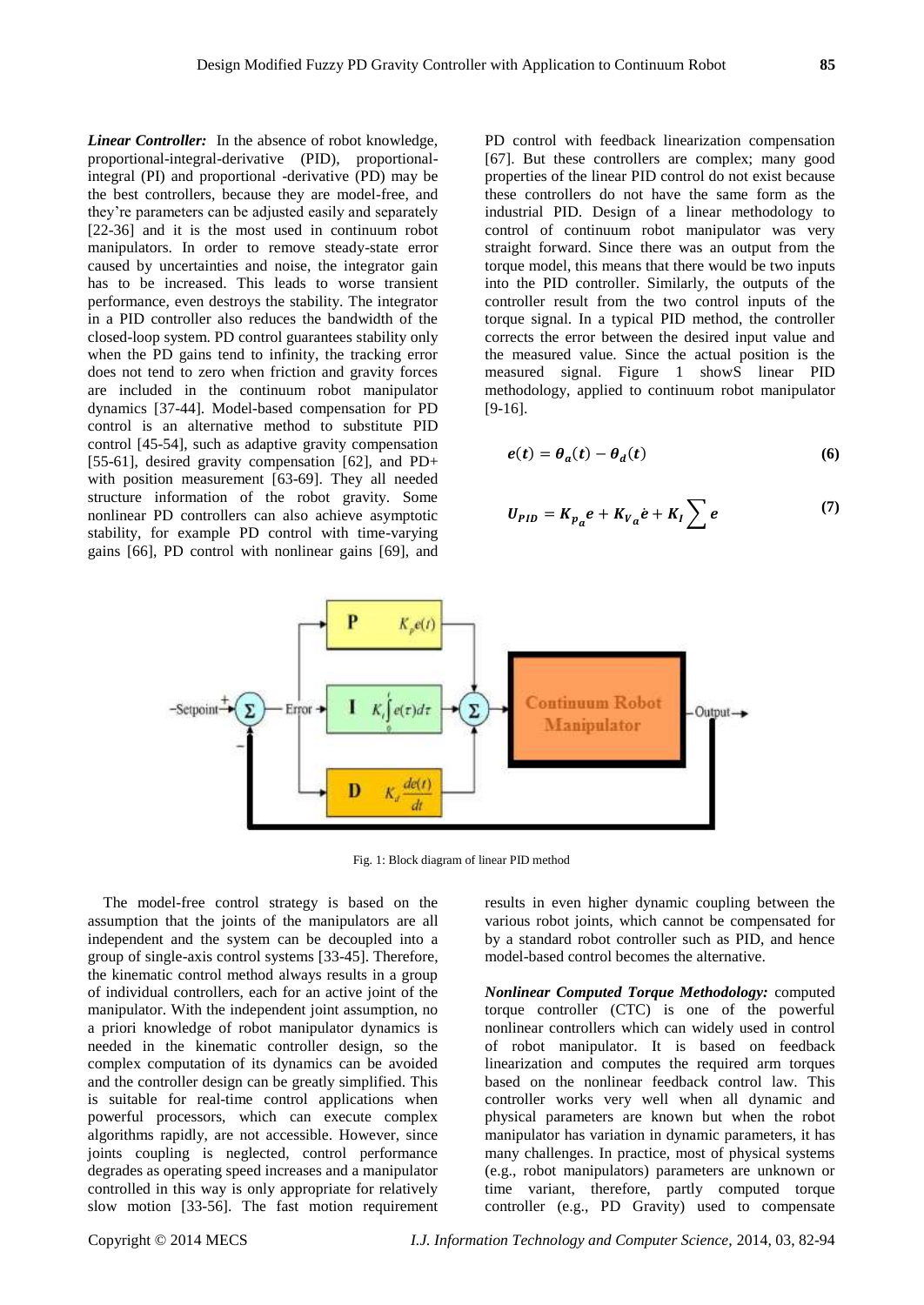dynamic equation of robot manipulator12-26]. Computed Torque Controller is based on cancelling decoupling and nonlinear terms of dynamics of each link. This control has the form [12-26]:

$$
\tau = D(q).V + f(q)[\dot{q}\dot{q}] + C(q)[\dot{q}]^2
$$
\n
$$
+ G(q)
$$
\n(8)

where typical choices for *V* are:

$$
V = \ddot{q}_d + K_v(\dot{q}_d - \dot{q}_a) + K_p(q_d - q_a) \tag{9}
$$

or with an integral term

$$
v = \ddot{q}_d + K_v(\dot{q}_d - \dot{q}_a) + K_p(q_d - q_a) +
$$
  
\n
$$
K_t \int (q_d - q_a) dt
$$
 (10)

where  $e = (q_d - q_a)$ , the resulting error dynamics is

$$
\ddot{q}_d + K_v \ddot{e} + K_p \dot{e} + K_l e = 0 \qquad (11)
$$

where  $K_p$ ,  $K_v$  and  $K_l$  are the controller gains. Based on (11) in inverse dynamic controller; the performance is depended on the gain updating factor  $(K)$ : derivative gain updating factor  $(K_n)$ , proportional gain updating factor  $(K_p)$  and integral gain updating factor  $(K_I)$ .

Figure 2 shows the inverse dynamic methodology with application to continuum robot.



Fig. 2: Block diagram of inverse dynamic methodology

*Fuzzy Logic Theory:* This section provides a review about foundation of fuzzy logic based on [33-56]. Supposed that  $U$  is the universe of discourse and  $x$  is the element of  $U$ , therefore, a crisp set can be defined as a set which consists of different elements  $(x)$  will all or no membership in a set. A fuzzy set is a set that each element has a membership grade, therefore it can be written by the following definition;

$$
A = \{x, \mu_A(x) | x \in X\}; A \in U \tag{12}
$$

Where an element of universe of discourse is  $x$ ,  $\mu_A$  is the membership function (MF) of fuzzy set. The membership function  $(\mu_A(x))$  of fuzzy set A must have a value between zero and one. If the membership function  $\mu_A(x)$  value equal to zero or one, this set change to a crisp set but if it has a value between zero and one, it is a fuzzy set. Defining membership function for fuzzy sets has divided into two main groups; namely; numerical and functional method, which in numerical method each number has different degrees of membership function and functional method used standard functions in fuzzy sets. The membership function which is often used in practical applications

includes triangular form, trapezoidal form, bell-shaped form, and Gaussian form.

Linguistic variable can open a wide area to use of fuzzy logic theory in many applications (e.g., control and system identification). In a natural artificial language all numbers replaced by words or sentences.  $If - then Rule statements are used to formulate the$ condition statements in fuzzy logic. A single fuzzy  $If$  – then rule can be written by

$$
If x is A Then y is B \tag{13}
$$

where  $A$  and  $B$  are the Linguistic values that can be defined by fuzzy set, the  $If - part$  of the part of *"x is A"* is called the antecedent part and the  $then$  – part of the part of "*y* is B" is called the Consequent or Conclusion part. The antecedent of a fuzzy if-then rule can have multiple parts, which the following rules shows the multiple antecedent rules:

if 
$$
e
$$
 is NB and  $\dot{e}$  is ML then  $T$  is LL \t\t(14)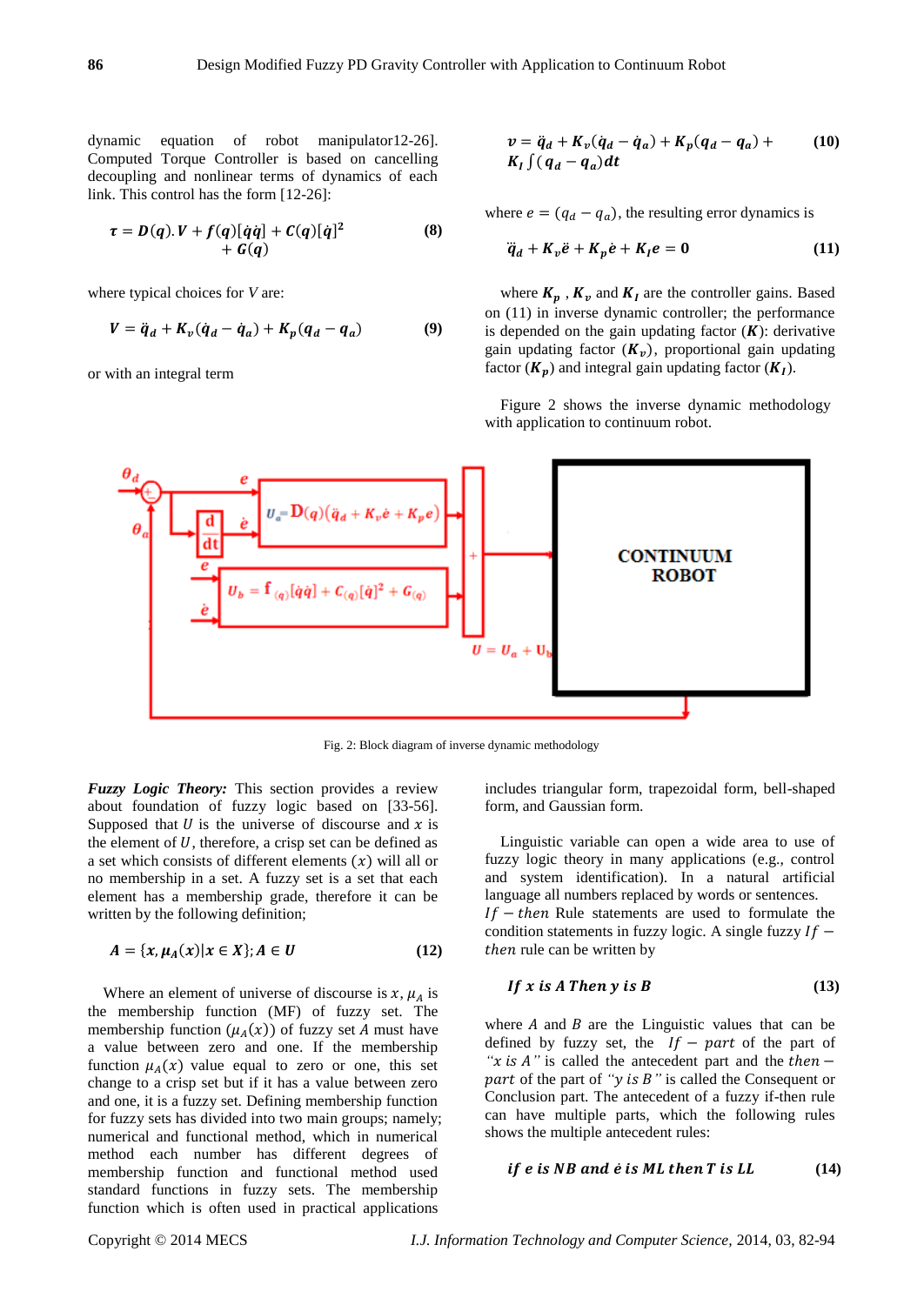where  $e$  is error,  $\dot{e}$  is change of error,  $NB$  is Negative Big,  $ML$  is Medium Left,  $T$  is torque and  $LL$  is Large Left.  $If - then$  rules have three parts, namely, fuzzify inputs, apply fuzzy operator and apply implication method which in fuzzify inputs the fuzzy statements in the antecedent replaced by the degree of membership, apply fuzzy operator used when the antecedent has multiple parts and replaced by single number between 0 to 1, this part is a degree of support for the fuzzy rule, and apply implication method used in consequent of fuzzy rule to replaced by the degree of membership. The fuzzy inference engine offers a mechanism for transferring the rule base in fuzzy set which it is divided into two most important methods, namely, Mamdani method and Sugeno method. Mamdani method is one of the common fuzzy inference systems and he designed one of the first fuzzy controllers to control of system engine. Mamdani's fuzzy inference system is divided into four major steps: fuzzification, rule evaluation, aggregation of the rule outputs and defuzzification. Michio Sugeno uses a singleton as a membership function of the rule consequent part. The following definition shows the Mamdani and Sugeno fuzzy rule base

> Mamdani F.R<sup>1</sup>  $x$  is  $A$  and  $y$  is  $B$  then z is  $C$ **Sugeno**  $F.R^1$ : if  $x$  is  $A$  and  $y$  is B then  $f(x, y)$  is C **(15)**

When  $x$  and  $y$  have crisp values fuzzification calculates the membership degrees for antecedent part. Rule evaluation focuses on fuzzy operation  $(AND/OR)$ in the antecedent of the fuzzy rules. The aggregation is used to calculate the output fuzzy set and several methodologies can be used in fuzzy logic controller aggregation, namely, Max-Min aggregation, Sum-Min aggregation, Max-bounded product, Max-drastic product, Max-bounded sum, Max-algebraic sum and Min-max. Two most common methods that used in fuzzy logic controllers are Max-min aggregation and Sum-min aggregation. Max-min aggregation defined as below

$$
\mu_U(x_k, y_k, U) = \mu_{\bigcup_{i=1}^r FR^i}(x_k, y_k, U)
$$
  
= max {min<sub>i=1</sub>  $\left[ \mu_{Rpq}(x_k, y_k), \mu_{p_m}(U) \right] }$  (16)

The Sum-min aggregation defined as below

$$
\mu_U(x_k, y_k, U) = \mu_{\bigcup_{i=1}^r F R^i}(x_k, y_k, U)
$$
  
=  $\sum \min_{i=1}^r [\mu_{Rpq}(x_k, y_k), \mu_{p_m}(U)]$  (17)

where r is the number of fuzzy rules activated by  $x_k$ and  $y_k$  and also  $\mu_{\bigcup_{i=1}^r FR^i}(x_k, y_k, U)$  is a fuzzy interpretation of  $i - th$  rule. Defuzzification is the last step in the fuzzy inference system which it is used to transform fuzzy set to crisp set. Consequently defuzzification's input is the aggregate output and the

defuzzification's output is a crisp number. Centre of gravity method  $(COG)$  and Centre of area method  $(COA)$  are two most common defuzzification methods, which  $COG$  method used the following equation to calculate the defuzzification

$$
COG(x_k, y_k) = \frac{\sum_{i} U_i \sum_{j=1}^{r} \mu_u(x_k, y_k, U_i)}{\sum_{i} \sum_{j=1}^{r} \mu_u(x_k, y_k, U_i)}
$$
(18)

and COA method used the following equation to calculate the defuzzification

$$
COA(x_k, y_k) = \frac{\sum_i U_i \cdot \mu_u(x_k, y_k, U_i)}{\sum_i \mu_{U} \cdot (x_k, y_k, U_i)}
$$
(19)

Where  $COG(x_k, y_k)$  and  $COA(x_k, y_k)$  illustrates the crisp value of defuzzification output,  $U_i \in U$  is discrete element of an output of the fuzzy set,  $\mu_{U}$ ,  $(x_k, y_k, U_i)$  is the fuzzy set membership function, and  $r$  is the number of fuzzy rules.

Based on foundation of fuzzy logic methodology; fuzzy logic controller has played important rule to design nonlinear controller for nonlinear and uncertain systems [12-16]. However the application area for fuzzy control is really wide, the basic form for all command types of controllers consists of:

- Input fuzzification (binary-to-fuzzy[B/F]conversion)
- Fuzzy rule base (knowledge base)
- Inference engine
- Output defuzzification (fuzzy-to-binary [F/B] conversion).

Figure 3 shows the block diagram of fuzzy logic control methodology based on two inputs and one output.



Fig. 3: Block diagram of fuzzy logic control methodology

*Gradient Descent Algorithm:* Gradient Descent Optimization (GDO) is one of the evolutionary optimization algorithms in the branch of non intelligence [44]. This algorithm was inspired by the social movement behavior of the birds in the flock searching for food. Compared to the other evolutionary algorithms, the main excellences of this algorithm are: Simple concept, easy to implement, robustness in tuning parameters, minimum storage space and both global and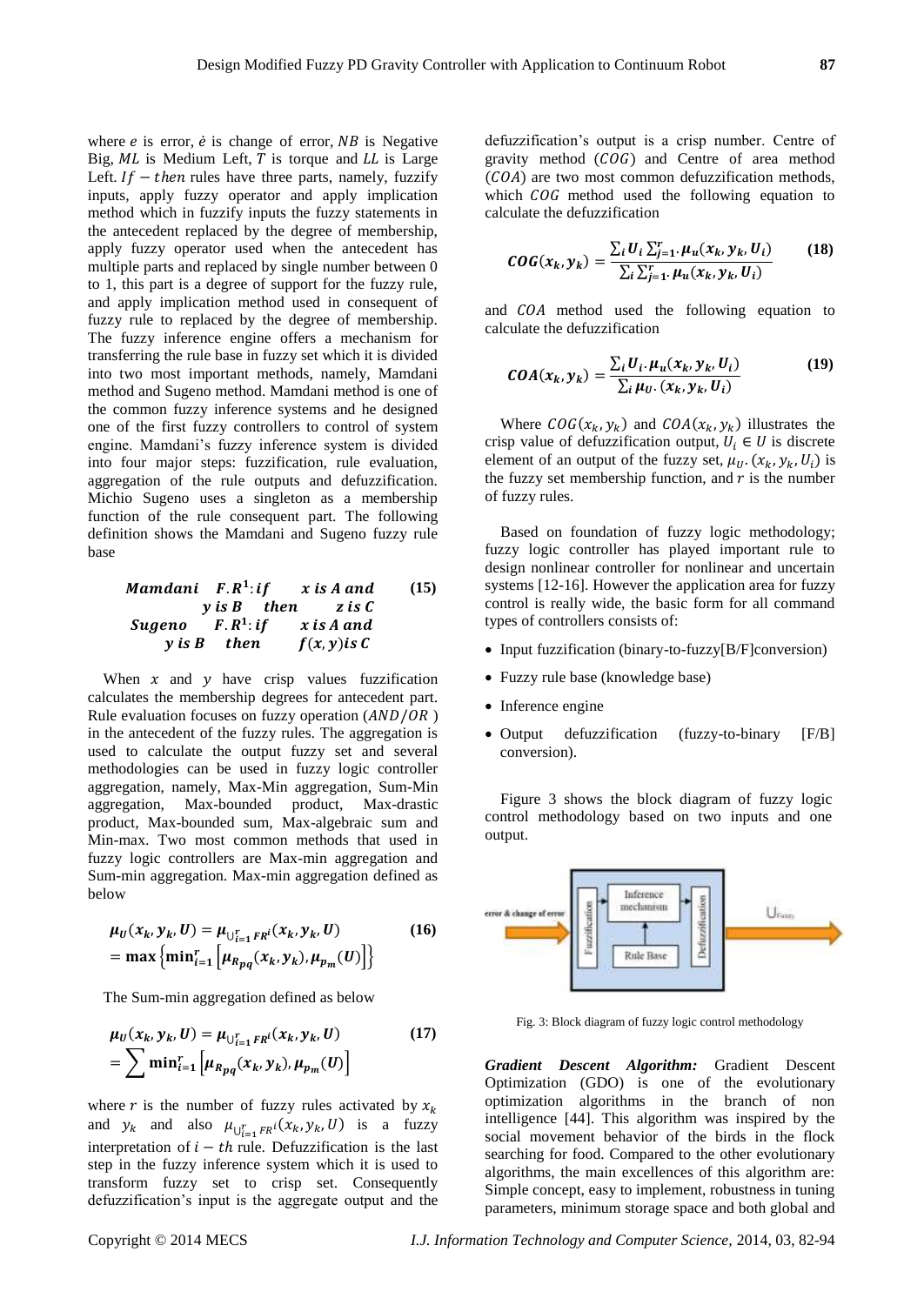local exploration capabilities. These birds in a flock are symbolically described as particles. These particles are supposed to a swarm "flying" through the problem space. Each particle has a position and a velocity. Any particle's position in the problem space has one solution for the problem. When a particle transfers from one place to another, a different problem solution is generated. Cost function evaluated the solution in order to provide the fitness value of a particle. "Best location" of each particle which has experienced up to now, is recorded in their memory, in order to determine the best fitness value. Particles of a gradient descent transmit the best location with each other to adapt their own location according to this best location to find the global minimum point. For every generation, the new location is computed by adding the particle's current velocity to its location. GDO is initialized with a random population of solutions in N-dimensional problem space, the  $i_{th}$  particle changes and updates its position and velocity according to the following formula:

$$
V_{id} = w \times (V_{id} + C_1 \times rand_1 * (P_{id} - X_{id}))
$$
  

$$
X_{id}) + C_2 \times rand_2 \times (P_{gd} - X_{id}))
$$
 (47)

Where  $X_{id}$  is calculated by

$$
X_{id} = X_{id} + V_{id} \tag{48}
$$

Where  $V_{id}$  is the inertia weight implies the speed of the particle moving along the dimensions in a problem space.  $C_1$  and  $C_2$  are acceleration parameters, called the cognitive and social parameters;  $rand_1$  and  $rand_2$  are functions that create random values in the range of (0, 1).  $X_{id}$  is the particle's current location;  $P_{id}$  (personal best) is the location of the particle experienced its personal best fitness value;  $P_{gd}$  (global best) is the location of the particle experienced the highest best fitness value in entire population; *d* is the number of dimensions of the problem space; . *W* is the momentum part of the particle or constriction coefficient [5] and it is calculated based on the following equation;

$$
W = 2/(2 - \varphi - \sqrt{\varphi^2 - 4\varphi})
$$
 (49)

$$
\varphi = C_1 + C_2 \qquad , \qquad \varphi > 4 \tag{50}
$$

Equation 10 needs each particle to record its location  $X_{id}$ , its velocity  $V_{id}$ , its personal best fitness value **P** *id*, and the whole population's best fitness value  $P_{ad}$ .

On the basis of following equation the best fitness value  $X_i$  is updated at each generation, where the sign  $f(.)$  represents the cost function;  $X_i(.)$  indicated the best fitness values; and *t* denotes the generation step.

$$
X_i(t + 1) = \n\begin{cases} \nX_i(t) & f(P_d(t + 1)) \le X_i(t) \\
f(P_d(t + 1)) & f(P_d(t + 1)) > X_i(t)\n\end{cases}
$$
\n(51)

In GDO, the knowledge of each particle will not be substituted until the particle meets a new position vector with a higher competence value than the currently recorded value in its memory [66-69]. External disturbances influence on tracking trajectory, error rate and torque which result in chattering. But the values are not such a great values and these oscillations are in all physical systems. So, the sliding mode controller can reject perturbations and external disturbances if these parameters adjust properly. So the methodology which is applied in this paper in order to select the best values for these deterministic coefficients to accomplish high performance control is the Gradient Descent Optimization algorithm. This algorithm tunes the gains and determines the appropriate values for these parameters in harmony with the system which was introduced in rear part.

#### **III. Methodology**

Computed Torque controller (CTC) is an important nonlinear controller in a partly uncertain dynamic system's parameters. Conversely pure CTC is a highquality nonlinear controller; it has an important problem; nonlinear equivalent dynamic formulation in uncertain dynamic parameter. In this research the nonlinear equivalent dynamic (equivalent part) formulation problem in uncertain system is eliminated based on PD Gravity and estimated by fuzzy logic theorem. Fuzzy logic theory is used to estimate of the equivalent part in fuzzy partly linear PD Gravity controller. In this method fuzzy logic theorem is parallel applied to PD Gravity controller to remove the nonlinear equivalent part which it is based on nonlinear dynamic formulation. To achieve this goal, the dynamic equivalent part of pure CTC is modeled by Mamdani's performance/ errorbased fuzzy logic methodology. This technique was employed to obtain the desired control behavior with a number of information about dynamic model of system and a parallel fuzzy control was applied to reinforce system performance. Equivalent part is based on continuum robot manipulator's dynamic formulation which these formulations are nonlinear; MIMO and some of them are unknown. To solve the challenge of CTC based on nonlinear dynamic formulation this research is focused on eliminate the nonlinear equivalent formulation. In this method; dynamic nonlinear equivalent part is replaced by performance/error-based fuzzy logic controller plus gravity term. In this method error based Mamdani's fuzzy inference system has considered with two inputs, one output and totally 49 rules instead of the dynamic equivalent part. In a typical PD method, the controller corrects the error between the desired input value and the measured value. Since the actual position is the measured signal. The derivative part of PD methodology is worked based on change of error and the derivative coefficient. In this research the modified PD is used based on boundary derivative part.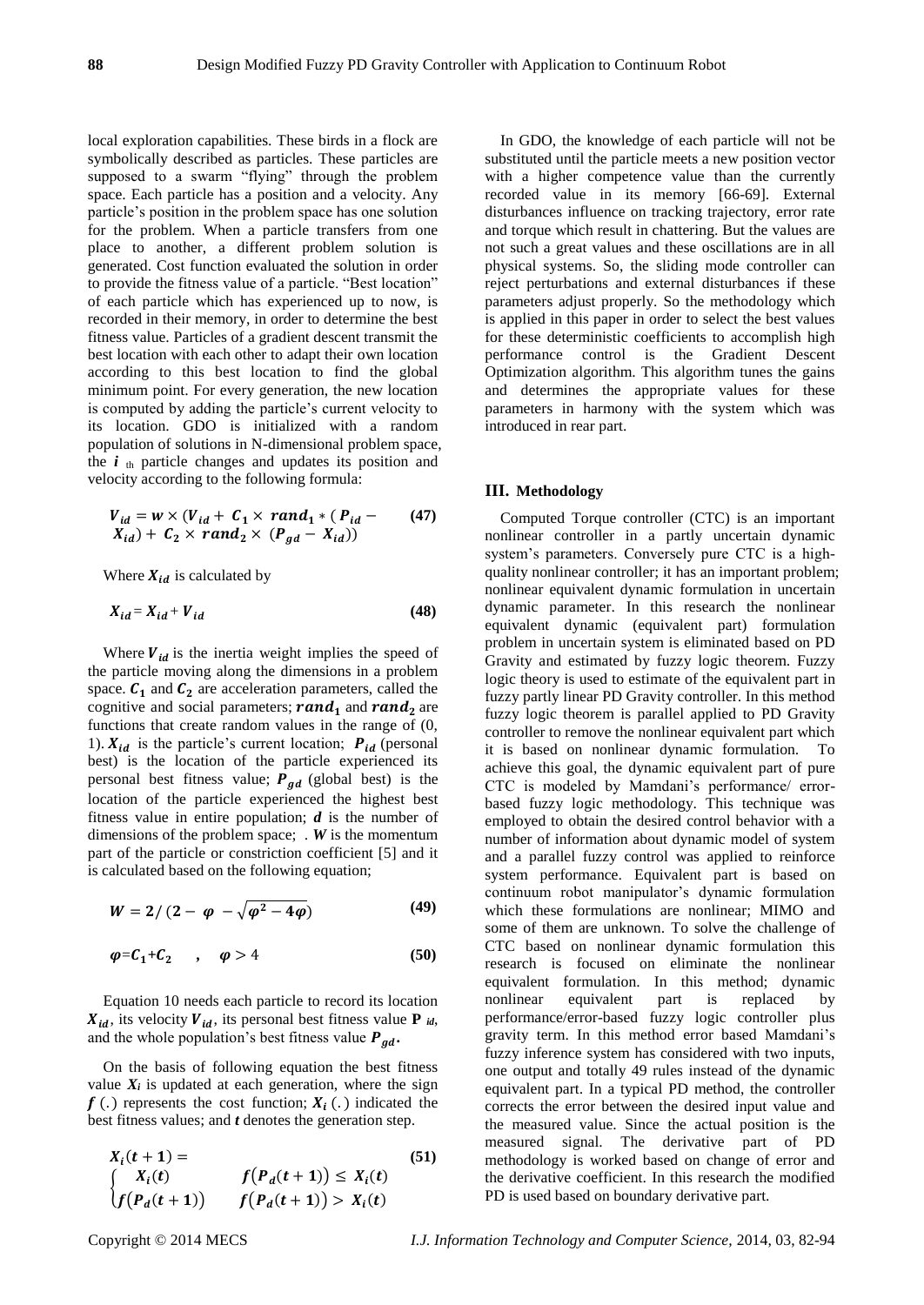$$
\dot{e}(t) \triangleq \left(\frac{S}{0.1 S + 1}\right) \times e(t) \tag{23}
$$

$$
U_{PD} = K_{p_a} e + K_{V_a} \dot{e}
$$
 (24)

This is suitable for real-time control applications when powerful processors, which can execute complex algorithms rapidly, are not accessible. The result of modified PD method shows the power of disturbance rejection in this methodology.

For CTC and parallel fuzzy inverse dynamic controller plus gravity applications the system performance is sensitive to the linear PD coefficient  $(K_n \& K_n)$ . For instance, if large value of  $K_p$  &  $K_p$  are chosen the response is very fast the system is unstable and conversely, if small value of  $K_n$  &  $K_v$  are considered the response of system is very slow but system is stable. Therefore to have a good response, compute the best value linear coefficients are very important. The on-line tuning parallel fuzzy error-based PD Gravity output is written;

$$
\hat{\tau} = \tau_{eq_{fuzzy}} + \tau_{partly linear} + G(q) =
$$
\n
$$
\sum_{l=1}^{M} \theta^{T} \zeta(x) + D(q). [\ddot{q}_{d} + K_{p_{d}} e + (\frac{s}{(0.1 S + 1)}) \times e(t) K_{v_{d}}] + G(q)
$$
\n(20)

Based on fuzzy logic methodology

$$
f(x) = U_{fuzzy} = \sum_{l=1}^{M} \theta^{T} \zeta(x)
$$
 (21)

where  $\theta^T$  is adjustable parameter (gain updating factor) and  $\zeta(x)$  is defined by;

$$
\zeta(x) = \frac{\sum_{i} \mu(x_i) x_i}{\sum_{i} \mu(x_i)}
$$
(22)

Where  $\mu(x_i)$  is membership function.  $\tau_{fuzzy}$  is defined as follows;

$$
\tau_{fuzzy} = \sum_{l=1}^{M} \theta^T \zeta(x) = [(f + C)] \tag{23}
$$

Adaption law in this methodology is used to adjust the linear PD coefficient and gain updating factors. Linear error-based tuning part is a supervisory controller based on the following formulation methodology. This controller has three inputs namely; error  $(e)$ , change of error  $(e)$  and the integral of error  $(\sum e)$  and an output namely; gain updating factor( $\alpha$ ). As a summary design a linear error-based tuning is based on the following formulation:

$$
\alpha = K \cdot e + \dot{e} + \frac{(\kappa)^2}{2} \sum e
$$
\n
$$
K_{p_a} = \alpha \cdot K_p \Rightarrow K_{p_a} = (K \cdot e + \dot{e} + \frac{(\kappa)^2}{2} \sum e) K_p
$$
\n
$$
K_{v_a} = \alpha \cdot K_v \Rightarrow K_{v_a} = (K \cdot e + \dot{e} + \frac{(\kappa)^2}{2} \sum e) K_v
$$
\n(16)

Where  $(\alpha)$  is gain updating factor,  $(\sum e)$  is the integral of error,  $(\dot{e})$  is change of error,  $(e)$  is error and K is a coefficient.

## **IV. Results And Discussion**

Modified PD fuzzy PD Gravity technique was tested to Step response trajectory. In this simulation, to control position of continuum robot the first, second, and third joints are moved from home to the final position without and with external disturbance. The simulation was implemented in MATLAB/SIMULINK environment. These systems are tested by band limited white noise with a predefined 40% of relative to the input signal amplitude. This type of noise is used to external disturbance in continuous and hybrid systems and applied to nonlinear dynamic of these controllers.

**GDA Optimization Controller:** In GDA proposed method; controllers performance are depended on the gain updating factor  $(K)$  and PD coefficient and gain updating factor. These coefficients are computed by GDA optimization; Figure4.



Fig. 4: Trajectory Gradient descent optimization in proposed controller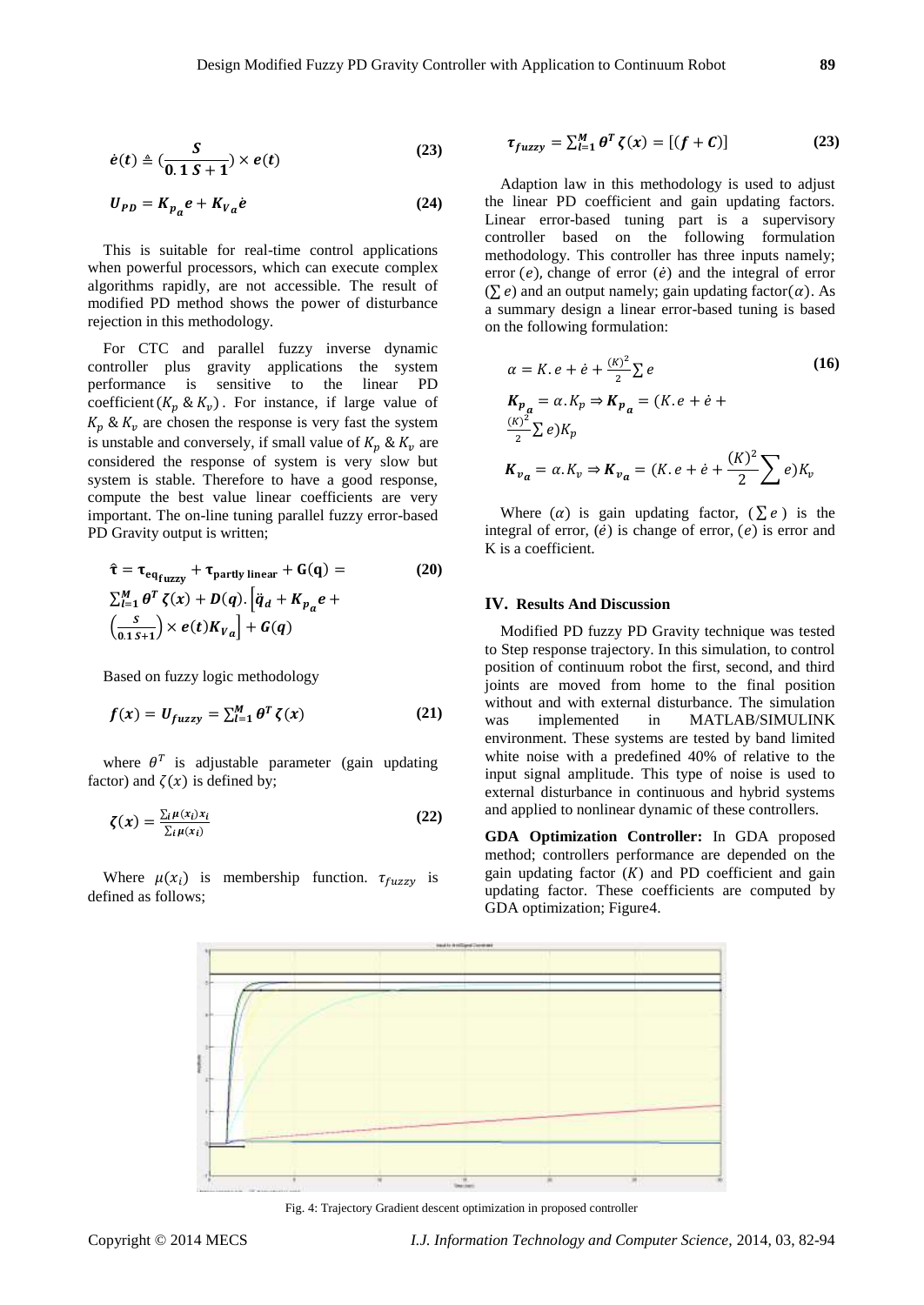**Tracking performances:** In proposed controller; the performance is depended on the gain updating factor  $(K)$ and PD coefficient. These coefficients are computed by gradient descent optimization in the first time and online tune based on adaptive methodology. Figure 5 shows tracking performance in PD gravity and proposed method.



Fig. 5: Proposed method vs. PD gravity

**Disturbance rejection:** Figure 6 shows the power disturbance elimination in proposed method and PD gravity in presence of disturbance for step trajectory. The disturbance rejection is used to test the robustness comparisons of these controllers for step trajectory. A band limited white noise with predefined of 40% the power of input signal value is applied to the step trajectory. It found fairly fluctuations in PD gravity trajectory responses but proposed method is more robust.



Fig. 6: Proposed method vs. PD gravity: in presence of 40% disturbance

### **V. Conclusion**

The central issues and challenges of non linear control and estimation problems are to satisfy the desired performance objectives in the presence of noises, disturbances, parameter perturbations, un-modeled dynamics, sensor failures, actuator failures, time delays, etc. proposed fuzzy modified PD Gravity online tuning has shown growing popularity in both industry and academia. To improve the optimality and robustness, we have proposed online tuning control for nonlinear systems with general performance criteria. PD gravity

provides us an effective tool to control nonlinear systems. Fuzzy inference controller is one of the industrial nonlinear controllers in certain systems. Mixed performance criteria have been used to design the controller and the relative weighting matrices of these criteria can be achieved by choosing different coefficient matrices. The simulation studies show that the proposed method provides a satisfactory alternative to the existing nonlinear control approaches. Online tuning can reject the disturbance and uncertainties more than pure PD gravity.

## **Acknowledgment**

The authors would like to thank the anonymous reviewers for their careful reading of this paper and for their helpful comments. This work was supported by the SSP Research and Development Corporation Program of Iran under grant no. 2012-Persian Gulf-3C.

## **References**

- [1] G. Robinson, and J. Davies, "Continuum robots a state of the art,"Proc. IEEE International Conference on Robotics and Automation, Detroit, MI, 1999, vol. 4, pp. 2849-2854.
- [2] I.D. Walker, D. Dawson, T. Flash, F. Grasso, R. Hanlon, B. Hochner, W.M. Kier, C. Pagano,C.D. Rahn, Q. Zhang, "Continuum Robot Arms Inspired by Cephalopods, Proceedings SPIE Conference on Unmanned Ground Vehicle Technology VII, Orlando, FL, pp 303-314, 2005.
- [3] K. Suzumori, S. Iikura, and H. Tanaka, "Development of Flexible Microactuator and it's Applications to Robotic Mechanisms", Proceedings IEEE International Conference on Robotics and Automation, Sacramento, California, pp. 1622-1627, 1991.
- [4] D. Trivedi, C.D. Rahn, W.M. Kier, and I.D. Walker, "Soft Robotics: Biological Inspiration, State of the Art, and Future Research", Applied Bionics and Biomechanics, 5(2), pp. 99-117, 2008.
- [5] W. McMahan, M. Pritts, V. Chitrakaran, D. Dienno, M. Grissom, B. Jones, M. Csencsits, C.D. Rahn, D. Dawson, and I.D. Walker, "Field Trials and Testing of "OCTARM" Continuum Robots", Proc. IEEE International Conference on Robotics and Automation, pp. 2336-2341, 2006.
- [6] W. McMahan, I.D. Walker, "Octopus-Inspired Grasp Synergies for Continuum Manipulators", Proc. IEEE International Conference on Robotics and Biomimetics, pp. 945- 950, 2009.
- [7] I. Boiko, L. Fridman, A. Pisano and E. Usai, "Analysis of chattering in systems with secondorder sliding modes," IEEE Transactions on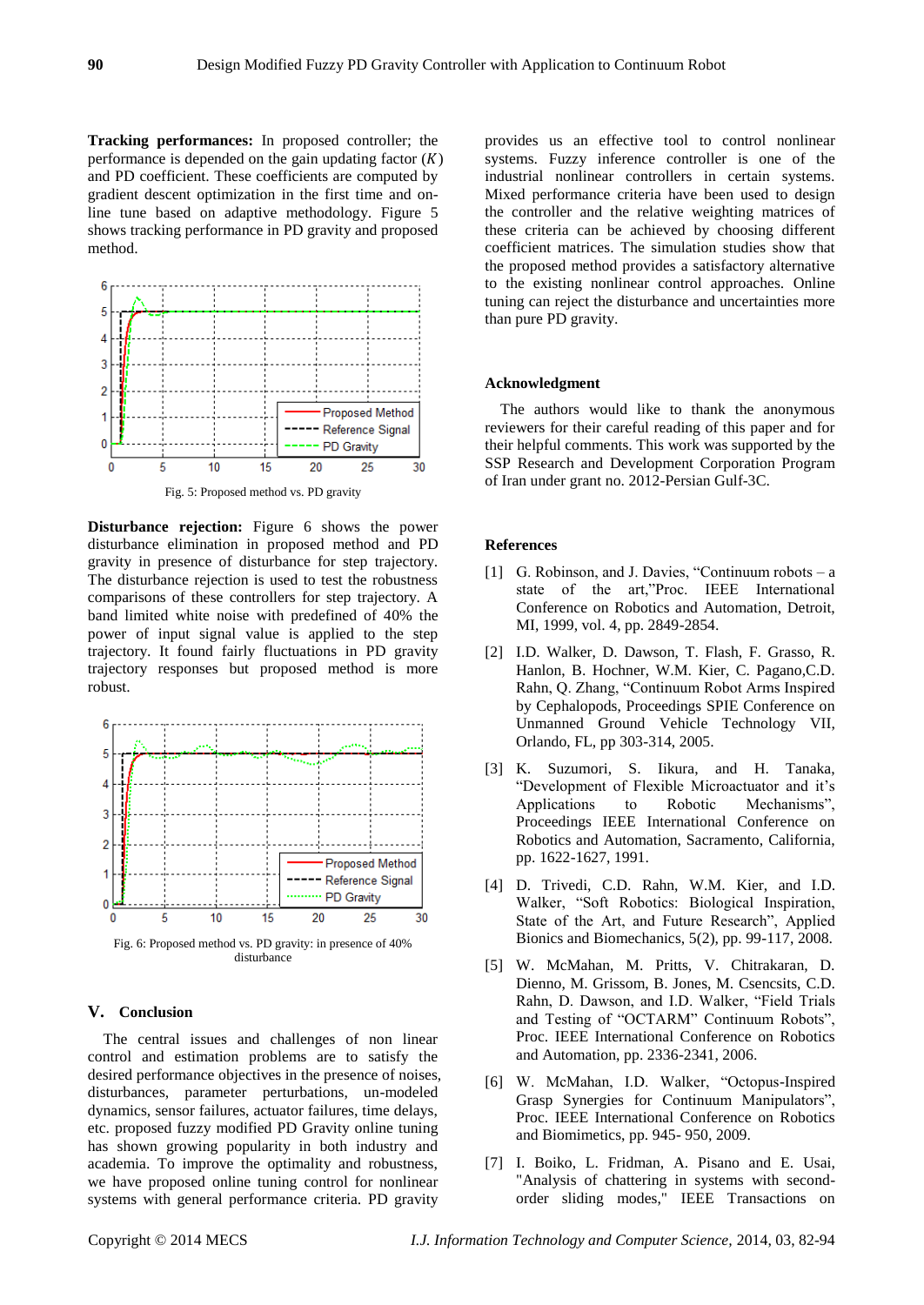Automatic Control, No. 11, vol. 52,pp. 2085-2102, 2007.

- [8] J. Wang, A. Rad and P. Chan, "Indirect adaptive fuzzy sliding mode control: Part I: fuzzy switching," Fuzzy Sets and Systems, No. 1, vol. 122,pp. 21-30, 2001.
- [9] M. Bazregar, Farzin Piltan, A. Nabaee and M.M. Ebrahimi, "Parallel Soft Computing Control Optimization Algorithm for Uncertainty Dynamic Systems", International Journal of Advanced Science and Technology, 51, 2013.
- [10] Farzin Piltan, M.H. Yarmahmoudi, M. Mirzaei, S. Emamzadeh, Z. Hivand, "Design Novel Fuzzy Robust Feedback Linearization Control with Application to Robot Manipulator", International Journal of Intelligent Systems and Applications, 5(5), 2013.
- [11] Sh. Tayebi Haghighi, S. Soltani, Farzin Piltan, M. kamgari, S. Zare, "Evaluation Performance of IC Engine: Linear Tunable Gain Computed Torque Controller Vs. Sliding Mode Controller", International Journal of Intelligent Systems and Applications, 5(6), 2013.
- [12] Farzin Piltan, A. R. Salehi & Nasri B Sulaiman,"Design Artificial Robust Control of Second Order System Based on Adaptive Fuzzy Gain Scheduling", World Applied Science Journal (WASJ), 13 (5): 1085-1092, 2011.
- [13] Farzin Piltan, N. Sulaiman, Atefeh Gavahian, Samira Soltani & Samaneh Roosta, "Design Mathematical Tunable Gain PID-Like Sliding Mode Fuzzy Controller with Minimum Rule Base", International Journal of Robotic and Automation, 2 (3): 146-156, 2011.
- [14] Farzin Piltan , N. Sulaiman, Zahra Tajpaykar, Payman Ferdosali & Mehdi Rashidi, "Design Artificial Nonlinear Robust Controller Based on CTLC and FSMC with Tunable Gain", International Journal of Robotic and Automation, 2 (3): 205-220, 2011.
- [15] Farzin Piltan, Mohammad Mansoorzadeh, Saeed Zare, Fatemeh Shahriarzadeh, Mehdi Akbari, "Artificial tune of fuel ratio: Design a novel siso fuzzy backstepping adaptive variable structure control", International Journal of Electrical and Computer Engineering (IJECE), 3 (2): 183-204, 2013.
- [16] Farzin Piltan, M. Bazregar, M. Kamgari, M. Akbari, M. Piran, "Adjust the fuel ratio by high impact chattering free sliding methodology with application to automotive engine", International Journal of Hybrid Information Technology (IJHIT), 6 (1): 13-24, 2013.
- [17] Shahnaz Tayebi Haghighi, S. Soltani, Farzin Piltan, M. Kamgari, S. Zare, "Evaluation Performance of

IC Engine: linear tunable gain computed torque controller Vs. Sliding mode controller", I. J. Intelligent system and application, 6 (6): 78-88, 2013.

- [18] Farzin Piltan, N. Sulaiman, Payman Ferdosali & Iraj Assadi Talooki, "Design Model Free Fuzzy Sliding Mode Control: Applied to Internal Combustion Engine", International Journal of Engineering, 5 (4):302-312, 2011.
- [19] Farzin Piltan, N. Sulaiman, A. Jalali & F. Danesh Narouei, "Design of Model Free Adaptive Fuzzy Computed Torque Controller: Applied to Nonlinear Second Order System", International Journal of Robotics and Automation, 2 (4):245-257, 2011
- [20] A. Jalali, Farzin Piltan, M. Keshtgar, M. Jalali, "Colonial Competitive Optimization Sliding Mode Controller with Application to Robot Manipulator", International Journal of Intelligent Systems and Applications, 5(7), 2013.
- [21] Farzin Piltan, Amin Jalali, N. Sulaiman, Atefeh Gavahian & Sobhan Siamak, "Novel Artificial Control of Nonlinear Uncertain System: Design a Novel Modified PSO SISO Lyapunov Based Fuzzy Sliding Mode Algorithm", International Journal of Robotics and Automation, 2 (5): 298- 316, 2011.
- [22] Farzin Piltan, N. Sulaiman, Iraj Asadi Talooki & Payman Ferdosali, "Control of IC Engine: Design a Novel MIMO Fuzzy Backstepping Adaptive Based Fuzzy Estimator Variable Structure Control", International Journal of Robotics and Automation, 2 (5):360-380, 2011.
- [23] Farzin Piltan, N. Sulaiman, S.Soltani, M. H. Marhaban & R. Ramli, "An Adaptive Sliding Surface Slope Adjustment in PD Sliding Mode Fuzzy Control For Robot Manipulator", International Journal of Control and Automation, 4 (3): 65-76, 2011.
- [24] Farzin Piltan, N. Sulaiman, Mehdi Rashidi, Zahra Tajpaikar & Payman Ferdosali, "Design and Implementation of Sliding Mode Algorithm: Applied to Robot Manipulator-A Review", International Journal of Robotics and Automation, 2 (5):265-282, 2011.
- [25] Farzin Piltan, N. Sulaiman , Arash Zargari, Mohammad Keshavarz & Ali Badri, "Design PID-Like Fuzzy Controller with Minimum Rule Base and Mathematical Proposed On-line Tunable Gain: Applied to Robot Manipulator", International Journal of Artificial Intelligence and Expert System, 2 (4):184-195, 2011.
- [26] Farzin Piltan, SH. Tayebi HAGHIGHI, N. Sulaiman, Iman Nazari & Sobhan Siamak, "Artificial Control of PUMA Robot Manipulator: A-Review of Fuzzy Inference Engine and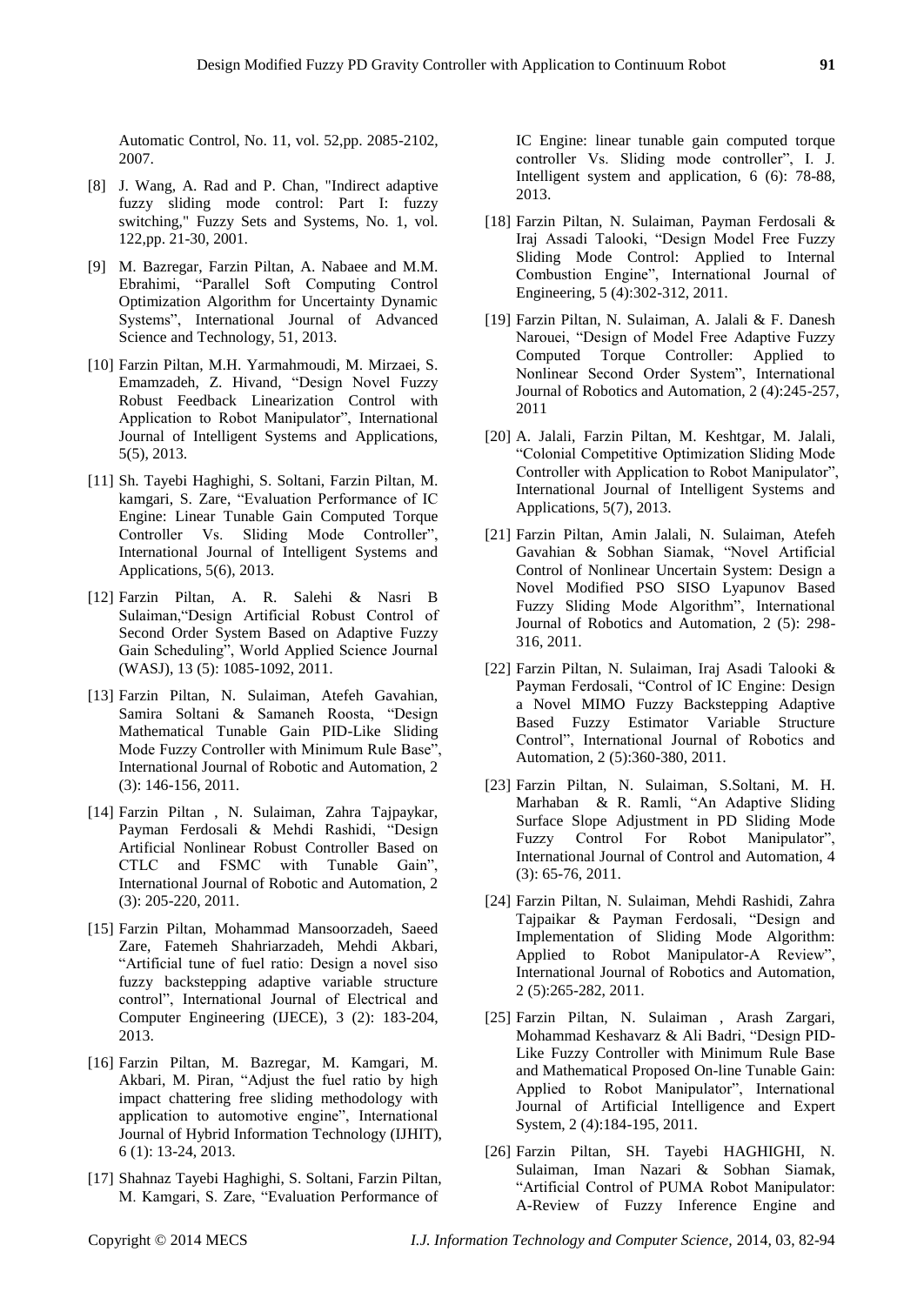Application to Classical Controller", International Journal of Robotics and Automation, 2 (5):401-425, 2011.

- [27] A. Salehi, Farzin Piltan, M. Mousavi, A. Khajeh, M. R. Rashidian, "Intelligent Robust Feed-forward Fuzzy Feedback Linearization Estimation of PID Control with Application to Continuum Robot", International Journal of Information Engineering and Electronic Business, 5(1), 2013.
- [28] Farzin Piltan, N. Sulaiman & I.AsadiTalooki, "Evolutionary Design on-line Sliding Fuzzy Gain Scheduling Sliding Mode Algorithm: Applied to Internal Combustion Engine", International Journal of Engineering Science and Technology, 3 (10):7301-7308, 2011.
- [29] Farzin Piltan, Nasri B Sulaiman, Iraj Asadi Talooki & Payman Ferdosali, "Designing On-Line Tunable Gain Fuzzy Sliding Mode Controller Using Sliding Mode Fuzzy Algorithm: Applied to Internal Combustion Engine" World Applied Science Journal (WASJ), 15 (3): 422-428, 2011.
- [30] Farzin Piltan, M.J. Rafaati, F. Khazaeni, A. Hosainpour, S. Soltani, "A Design High Impact Lyapunov Fuzzy PD-Plus-Gravity Controller with Application to Rigid Manipulator", International Journal of Information Engineering and Electronic Business, 5(1), 2013.
- [31] A. Jalali, Farzin Piltan, A. Gavahian, M. Jalali, M. Adibi, "Model-Free Adaptive Fuzzy Sliding Mode Controller Optimized by Particle Swarm for Robot manipulator", International Journal of Information Engineering and Electronic Business, 5(1), 2013.
- [32] Farzin Piltan, N. Sulaiman, Payman Ferdosali, Mehdi Rashidi & Zahra Tajpeikar, "Adaptive MIMO Fuzzy Compensate Fuzzy Sliding Mode Algorithm: Applied to Second Order Nonlinear System", International Journal of Engineering, 5 (5): 380-398, 2011.
- [33] Farzin Piltan, N. Sulaiman, Hajar Nasiri, Sadeq Allahdadi & Mohammad A. Bairami, "Novel Robot Manipulator Adaptive Artificial Control: Design a Novel SISO Adaptive Fuzzy Sliding Algorithm Inverse Dynamic Like Method", International Journal of Engineering, 5 (5): 399- 418, 2011.
- [34] Farzin Piltan, N. Sulaiman, Sadeq Allahdadi, Mohammadali Dialame & Abbas Zare, "Position Control of Robot Manipulator: Design a Novel SISO Adaptive Sliding Mode Fuzzy PD Fuzzy Sliding Mode Control", International Journal of Artificial Intelligence and Expert System, 2 (5):208-228, 2011.
- [35] M. M. Ebrahimit Farzin Piltan, M. Bazregar and A.R. Nabaee "Intelligent Robust Fuzzy-Parallel Optimization Control of a Continuum Robot

Manipulator", International Journal of Control and Automation, 6(3), 2013.

- [36] Farzin Piltan, M.A. Bairami, F. Aghayari, M.R. Rashidian, "Stable Fuzzy PD Control with Parallel Sliding Mode Compensation with Application to Rigid Manipulator", International Journal of Information Technology and Computer Science, 5(7), 2013.
- [37] Farzin Piltan, N. Sulaiman, Samaneh Roosta, Atefeh Gavahian & Samira Soltani, "Evolutionary Design of Backstepping Artificial Sliding Mode Based Position Algorithm: Applied to Robot Manipulator", International Journal of Engineering, 5 (5):419-434, 2011.
- [38] Farzin Piltan, N. Sulaiman, Amin Jalali, Sobhan Siamak & Iman Nazari, "Control of Robot Manipulator: Design a Novel Tuning MIMO Fuzzy Backstepping Adaptive Based Fuzzy Estimator Variable Structure Control", International Journal of Control and Automation, 4 (4):91-110, 2011.
- [39] Farzin Piltan, N. Sulaiman, Atefeh Gavahian, Samaneh Roosta & Samira Soltani, ["On line](http://www.cscjournals.org/csc/manuscriptinfo.php?ManuscriptCode=67.68.76.59.39.47.49.104&JCode=IJRA&EJCode=66.67.75.58.105&Volume=2&Issue=5)  [Tuning Premise and Consequence FIS: Design](http://www.cscjournals.org/csc/manuscriptinfo.php?ManuscriptCode=67.68.76.59.39.47.49.104&JCode=IJRA&EJCode=66.67.75.58.105&Volume=2&Issue=5)  [Fuzzy Adaptive Fuzzy Sliding Mode Controller](http://www.cscjournals.org/csc/manuscriptinfo.php?ManuscriptCode=67.68.76.59.39.47.49.104&JCode=IJRA&EJCode=66.67.75.58.105&Volume=2&Issue=5)  [Based on Lyaponuv Theory"](http://www.cscjournals.org/csc/manuscriptinfo.php?ManuscriptCode=67.68.76.59.39.47.49.104&JCode=IJRA&EJCode=66.67.75.58.105&Volume=2&Issue=5), International Journal of Robotics and Automation, 2 (5):381-400, 2011.
- [40] Farzin Piltan, N. Sulaiman, Samira Soltani, Samaneh Roosta & Atefeh Gavahian, ["Artificial](http://www.cscjournals.org/csc/manuscriptinfo.php?ManuscriptCode=68.69.64.40.46.44.44.103&JCode=IJE&EJCode=70.71.66.101&Volume=5&Issue=5)  [Chattering Free on-line Fuzzy Sliding Mode](http://www.cscjournals.org/csc/manuscriptinfo.php?ManuscriptCode=68.69.64.40.46.44.44.103&JCode=IJE&EJCode=70.71.66.101&Volume=5&Issue=5)  [Algorithm for Uncertain System: Applied in Robot](http://www.cscjournals.org/csc/manuscriptinfo.php?ManuscriptCode=68.69.64.40.46.44.44.103&JCode=IJE&EJCode=70.71.66.101&Volume=5&Issue=5)  [Manipulator"](http://www.cscjournals.org/csc/manuscriptinfo.php?ManuscriptCode=68.69.64.40.46.44.44.103&JCode=IJE&EJCode=70.71.66.101&Volume=5&Issue=5), International Journal of Engineering, 5 (5):360-379, 2011.
- [41] Farzin Piltan, F. ShahryarZadeh ,M. Mansoorzadeh ,M. kamgari, S. Zare, "Robust Fuzzy PD Method with Parallel Computed Fuel Ratio Estimation Applied to Automotive Engine "International Journal of Intelligent Systems and Applications, 5(8), 2013.
- [42] Farzin Piltan, Sadeq Allahdadi, Mohammad A.Bairami & Hajar Nasiri, "Design Auto Adjust Sliding Surface Slope: Applied to Robot Manipulator", International Journal of Robotics and Automation, 3 (1):27-44, 2011.
- [43] Farzin Piltan, Mohammadali Dialame, Abbas Zare & Ali Badri, "Design Novel Lookup Table Changed Auto Tuning FSMC:Applied to Robot Manipulator", International Journal of Engineering, 6 (1):25-41, 2012.
- [44] Farzin Piltan, M. Keshavarz, A. Badri & A. Zargari, "Design Novel Nonlinear Controller Applied to RobotManipulator: Design New Feedback Linearization Fuzzy Controller with Minimum Rule Base Tuning Method", International Journal of Robotics and Automation, 3 (1):1-12, 2012.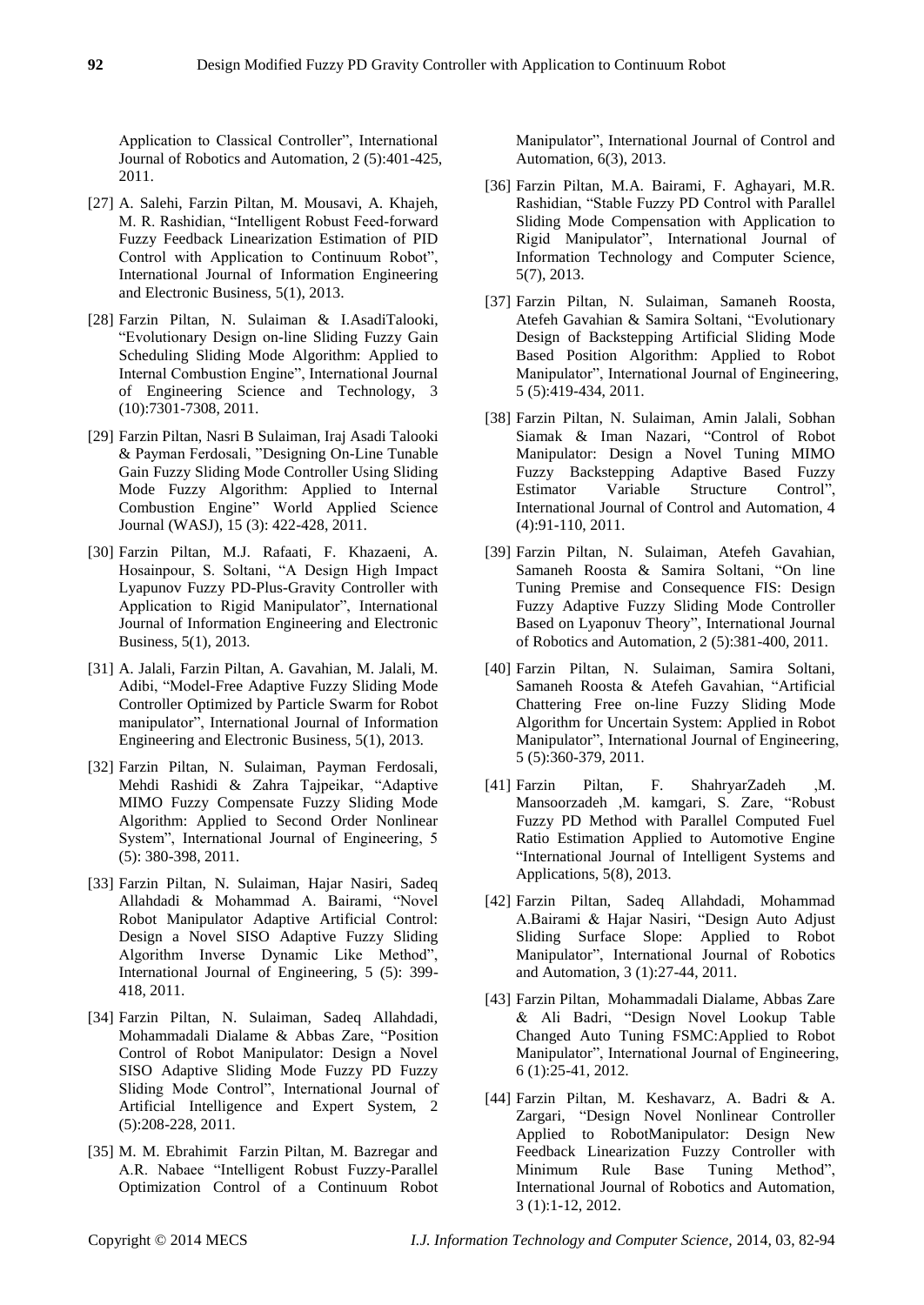- [45] Farzin Piltan, Mohammad A.Bairami, Farid Aghayari & Sadeq Allahdadi, "Design Adaptive Artificial Inverse Dynamic Controller: Design Sliding Mode Fuzzy Adaptive New Inverse Dynamic Fuzzy Controller", International Journal of Robotics and Automation, (1):13-26, 2012.
- [46] Farzin Piltan, Sadeq Allahdadi, Mohammad A.Bairami & Hajar Nasiri, "Design Auto Adjust Sliding Surface Slope: Applied to Robot Manipulator", International Journal of Robotics and Automation, 3 (1):27-44, 2012.
- [47] Farzin Piltan, F. Aghayari, M. Rashidian & M. Shamsodini, "A New Estimate Sliding Mode Fuzzy Controller for RoboticManipulator", International Journal of Robotics and Automation, 3 (1):45-60, 2012
- [48] Farzin Piltan, Iman Nazari, Sobhan Siamak, Payman Ferdosali, "Methodology of FPGA-Based Mathematical error-Based Tuning Sliding Mode Controller", International Journal of Control and Automation, 5(1), 89-118, 2012.
- [49] Farzin Piltan, Bamdad Boroomand, Arman Jahed & Hossein Rezaie, "Methodology of Mathematical Error-Based Tuning Sliding Mode Controller", International Journal of Engineering, 6 (2):96-117, 2012.
- [50] Farzin Piltan, S. Emamzadeh, Z. Hivand, F. Shahriyari & Mina Mirazaei. " PUMA-560 Robot Manipulator Position Sliding Mode Control Methods Using MATLAB/SIMULINK and Their Integration into Graduate/Undergraduate Nonlinear Control, Robotics and MATLAB Courses", International Journal of Robotics and Automation, 3(3):106-150, 2012.
- [51] Farzin Piltan, A. Hosainpour, E. Mazlomian, M.Shamsodini, M.H Yarmahmoudi. "Online Tuning Chattering Free Sliding Mode Fuzzy Control Design: Lyapunov Approach", International Journal of Robotics and Automation, 3(3):77-105, 2012.
- [52] Farzin Piltan, R. Bayat, F. Aghayari, B. Boroomand. "Design Error-Based Linear Model-Free Evaluation Performance Computed Torque Controller", International Journal of Robotics and Automation, 3(3):151-166, 2012.
- [53] Farzin Piltan, J. Meigolinedjad, S. Mehrara, S. Rahmdel. "Evaluation Performance of 2nd Order Nonlinear System: Baseline Control Tunable Gain Sliding Mode Methodology", International Journal of Robotics and Automation, 3(3): 192-211, 2012.
- [54] Farzin Piltan, Mina Mirzaei, Forouzan Shahriari, Iman Nazari, Sara Emamzadeh, "Design Baseline Computed Torque Controller", International Journal of Engineering, 6(3): 129-141, 2012.
- [55] Farzin Piltan, Sajad Rahmdel, Saleh Mehrara, Reza Bayat, "Sliding Mode Methodology Vs. Computed Torque Methodology Using MATLAB/SIMULINK and Their Integration into Graduate Nonlinear Control Courses", International Journal of Engineering, 6(3): 142-177, 2012.
- [56] Farzin Piltan, M.H. Yarmahmoudi, M. Shamsodini, E.Mazlomian, A.Hosainpour. "PUMA-560 Robot Manipulator Position Computed Torque Control Methods Using MATLAB/SIMULINK and Their Integration into Graduate Nonlinear Control and MATLAB Courses", International Journal of Robotics and Automation, 3(3): 167-191, 2012.
- [57] Farzin Piltan, Hossein Rezaie, Bamdad Boroomand, Arman Jahed. "Design Robust Backstepping on-line Tuning Feedback Linearization Control Applied to IC Engine", International Journal of Advance Science and Technology, 11:40-22, 2012.
- [58] Farzin Piltan, S. Siamak, M.A. Bairami and I. Nazari." Gradient Descent Optimal Chattering Free Sliding Mode Fuzzy Control Design: Lyapunov Approach", International Journal of Advanced Science and Technology, 43: 73-90, 2012.
- [59] Farzin Piltan, M.R. Rashidian, M. Shamsodini and S. Allahdadi. " Effect of Rule Base on the Fuzzy-Based Tuning Fuzzy Sliding Mode Controller: Applied to 2<sup>nd</sup> Order Nonlinear System", International Journal of Advanced Science and Technology, 46:39-70, 2012.
- [60] Farzin Piltan, A. Jahed, H. Rezaie and B. Boroomand. " Methodology of Robust Linear Online High Speed Tuning for Stable Sliding Mode Controller: Applied to Nonlinear System", International Journal of Control and Automation, 5(3): 217-236, 2012.
- [61] Farzin Piltan, R. Bayat, S. Mehara and J. Meigolinedjad. "GDO Artificial Intelligence-Based Switching PID Baseline Feedback Linearization Method: Controlled PUMA Workspace", International Journal of Information Engineering and Electronic Business, 5: 17-26, 2012.
- [62] Farzin Piltan, B. Boroomand, A. Jahed and H. Rezaie. "Performance-Based Adaptive Gradient Descent Optimal Coefficient Fuzzy Sliding Mode Methodology", International Journal of Intelligent Systems and Applications, 11: 40-52 2012.
- [63] Farzin Piltan, S. Mehrara, R. Bayat and S. Rahmdel. " Design New Control Methodology of Industrial Robot Manipulator: Sliding Mode Baseline Methodology", International Journal of Hybrid Information Technology, 5(4):41-54, 2012.